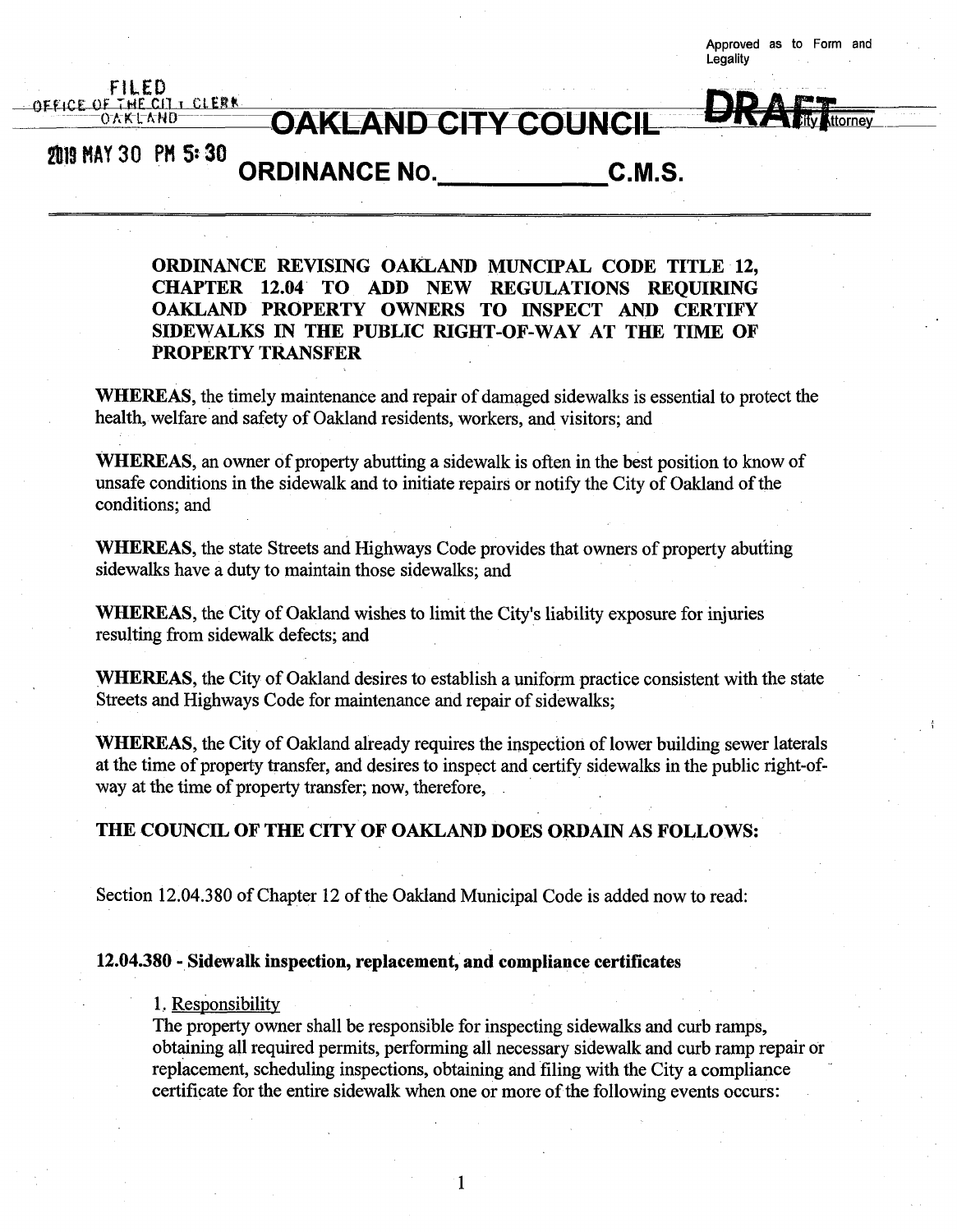A. Title Transfer. Prior to transferring title associated with the sale of any real property that contains any structure with a sidewalk. Title transfer means the sale or transfer of an . entire real property estate or the fee interest in that real property estate and does no include the sale or transfer of partial interest, including a leasehold. In addition, the following shall not be included:  $(1)$  transfer by a fiduciary in the course of the administration of a decedent's estate, guardianship, conservatorship, or trust, (2) transfers from one co-owner to one or more other co-owners, or from one or more co-owners into or from a revocable trust, if the trust is for the benefit of the grantor or grantors,  $(3)$ transfers made by a trustor to fund an inter vivios trust, (4) transfers made to a spouse, to a registered domestic partner as defined in Section 297 of the Family Code, or to a person or persons in the lineal line of consanguinity of one or more ofthe transferors, (5) transfers between spouses or registered domestic partners resulting from a decree of dissolution of marriage or domestic partnership, or a decree of legal separation or from a property settlement agreement incidental to a decree, (6) transfers from property owners to any financial institution as a result of a foreclosure or similar process.

B. Construction or Remodeling. Whenever a property owner applies for any permit or other approval needed for construction, remodeling, modification or alteration of any portion of lots adjacent to, abutting, or fronting any portion of a sidewalk area where the cost of the work is estimated to exceed \$100,000,00.

C. Unsafe Condition Becomes Known. When the property owner becomes aware of an unsafe sidewalk condition, or when the property owner is notified by the City of an unsafe sidewalk condition.

## 2. Inspections

A self-certification inspection shall be conducted by a contractor holding specified "A," "B," or "C-8" license and a current valid Oakland Business License. A complete copy of the inspection report and written confirmation by the inspector that any repairs or replacements recommended by the inspector have been completed shall be provided to the Department of Transportation.

### 3. Compliance Certificate

The self-certification inspection report and confirmation of completed repairs or replacement shall be a condition of the issuance of a final compliance certificate for the entire sidewalk. The final compliance certificate must be issued prior to the first close of escrow.

**2**